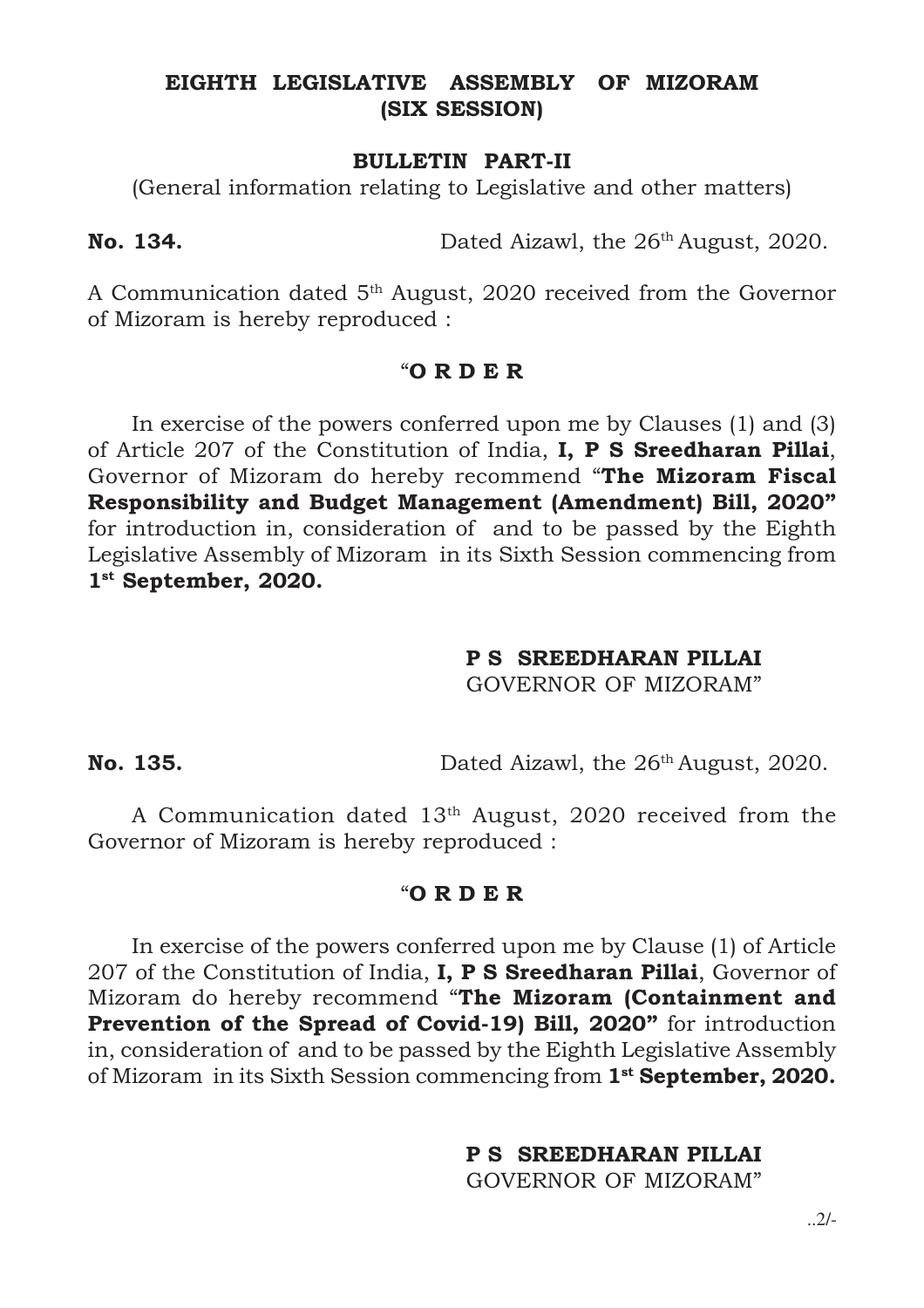No. 136. Dated Aizawl, the 26<sup>th</sup> August, 2020.

A Communication dated 29th July, 2020 received from the Governor of Mizoram is hereby reproduced :

# "O R D E R

In exercise of the powers conferred upon me by Clause (1) of Article 207 of the Constitution of India, **I, P S Sreedharan Pillai**, Governor of Mizoram do hereby recommend "The Court Fees (Mizoram Amendment) Bill, 2020" for introduction in, consideration of and to be passed by the Eighth Legislative Assembly of Mizoram in its Sixth Session commencing from 1<sup>st</sup> September, 2020.

# P S SREEDHARAN PILLAI

GOVERNOR OF MIZORAM"

No. 137. Dated Aizawl, the 26<sup>th</sup> August, 2020.

A Communication dated 13th August, 2020 received from the Governor of Mizoram is hereby reproduced :

#### "O R D E R

In exercise of the powers conferred upon me by Clause (1) of Article 207 of the Constitution of India, I, P S Sreedharan Pillai, Governor of Mizoram do hereby recommend "The Mizoram Goods & Services Tax (Fourth Amendment) Bill, 2020" for introduction in, consideration of and to be passed by the Eighth Legislative Assembly of Mizoram in its Sixth Session commencing from 1<sup>st</sup> September, 2020.

P S SREEDHARAN PILLAI

GOVERNOR OF MIZORAM"